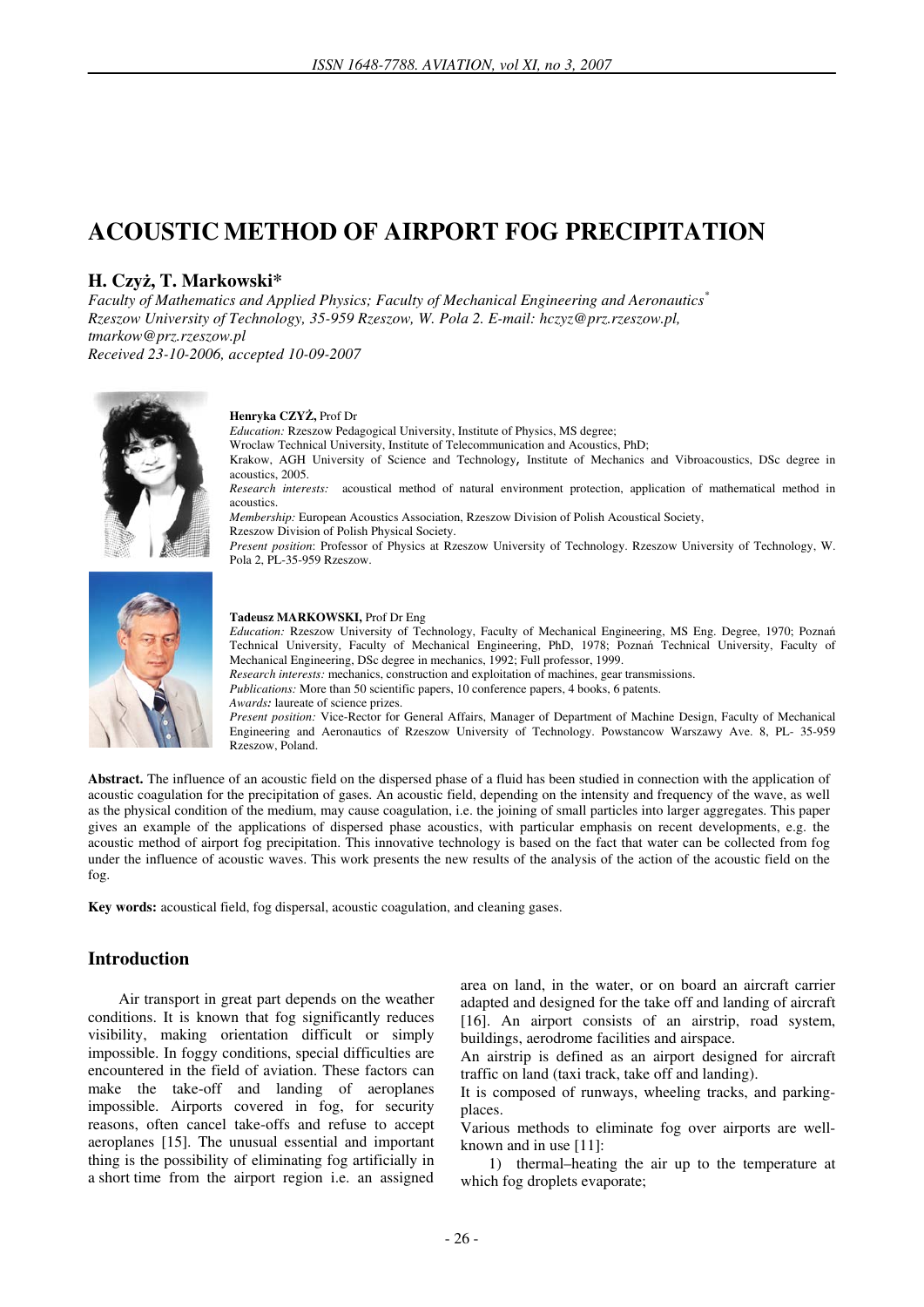2) spraying into fog hygroscopic substances, which absorb air moisture and cause the condensation of fog droplets (used in San Diego, California);

3) spraying into fog overcooling crystal substances that cause the formation of new nucleuses of moisture condensation and water solidification around themselves;

4) introducing into fog special smoke that becomes the nucleuses of moisture condensation and water crystallization [11].

In the first two methods of precipitating fog, the improvement in visibility is obtained by eliminating droplets, and in second two the improvement is obtained by enlarging their sizes.

Practice has showed that these methods of precipitating fog possess numerous defects that significantly limit their application. For example, the thermic method requires the use of an enormous amount of thermal energy and spraying hygroscopic substances in fog requires the use of a considerable amount of these substances, which can make visibility even worse.

The discovery of the effect of an acoustic field on the process of aerosol coagulation has resulted in a new chance to solve the problem of fog at airports [1, 2].

### **Light dispersion through fog**

Fog is defined as a mass of water vapour condensed into small water droplets [17]. The size of the fog droplets is usually bigger than length of visible light waves,  $(\lambda = 0.40 \, 10^{-6} - 0.76 \, 10^{-6} \, \text{m})$ , which is why light dispersion occurs according to the laws of geometric optics. The coefficient of the dispersion of light through fog, *a*, depends on the gravimetric concentration of droplets, *K*, and on the radius, *r*, of droplets. The smaller the radius of the droplet and the bigger the gravimetric concentration are, the bigger the coefficient of dispersion, *a*, is [11]:

$$
\alpha = \pi r^2 n = \frac{\text{const} \cdot \text{K}}{\rho_p r},\tag{1}
$$

where  $n$  – numerical concentration of droplets, while  $\rho_p$  – density of droplets.

If  $r \ll \lambda$ , then the coefficient of dispersion, *a*, is proportional for:

4 3  $\mathcal{\lambda}^{\scriptscriptstyle\mathcal{A}}$  $\frac{Kr^3}{Ar^2}$  (i.e. the other dependence of droplet size).

Flow of light intensity, J, going through fog diminishes with exponential distance [11]:

$$
J = J_0 e^{-kx}, \qquad (2)
$$

where  $J_0$  – initial magnitude of the flow of light intensity,  $x -$  distance, while the coefficient of light weakening, *K*, is proportional to the coefficient of light dispersion through fog, *a*.

The clarity of the atmosphere obtained by the precipitation of fog is bigger:

– the smaller the relative coefficient of light dispersion is:

$$
\frac{\Delta \alpha}{\alpha} \quad \text{marked in [%]} \tag{3}
$$

– and the bigger relative distance, at which the initial magnitude of light intensity is kept, is:

$$
\frac{\Delta x}{x} \qquad \text{marked in [%]}.
$$
 (4)

#### **Bibliographical study**

The acoustic method of fog precipitation was first suggested in the 40s of the  $20<sup>th</sup>$  century in the USA A few years later early experiments, which involved the elimination of fog with Hartman's ultrasonic whistles were carried out in Germany. A clear rise in atmospheric limpidity was observed within a radius about 10 m around the source of the acoustic waves [11].

In the following years, others in the USA and France carried out further research (chiefly experimental) about the acoustic method of eliminating fog. Experimental research was carried in laboratories, closed spaces (tunnels), and open spaces e.g. airports.

In the USA, in a laboratory at the University of Columbia, a vertical tube with a size of  $15.10^{-2} \times 1$  m that contained droplets with radius (average magnitude) about  $4.10^{-6}$  m, while their gravimetric concentration was  $14.10^{3}$ kg/m3 was experimented on.

The source of the acoustic wave was a loudspeaker operating at a frequency of 0.5 kHz and able to produce 150 dB. In the field of the stationary acoustic wave obtained in the tube, the precipitation of fog within about 15 s was observed.

In later experiments, static hooters and dynamic hooters with more and more power and higher frequencies (up to 30 kHz) were used as sources of acoustic waves. Depending on the size of the area in which precipitation took place and on the parameters defining the acoustic field, precipitation occurred in several minutes.

In open spaces (experiment carried out at an airport in Ohio) dynamic hooters working at a frequency of 0.44 kHz and generating running waves were used. In about one minute, these caused the precipitation of fog in area of more than  $5000 \text{ m}^3$ , where at first there was fog with a gravimetric density of  $10^3$  - 2·10<sup>3</sup> kg/m<sup>3</sup> and the radius of droplets was  $10^{-5}$  m. Experiments making use of stationary waves for fog precipitation were also carried out in the USA.

Basing on an analysis of the findings of the experiments carried out, the following conclusions were expressed:

– an improvement in atmospheric clarity connected with the coagulation of fog droplets occurs in a few seconds to several minutes according to the size of the area tested;

– to improve the effectiveness of the acoustic method of fog precipitation, it is important to select wave frequency according to the size of the fog droplets: the bigger the radius, the smaller the frequency; for smaller radiuses, higher frequency acoustic waves must be used.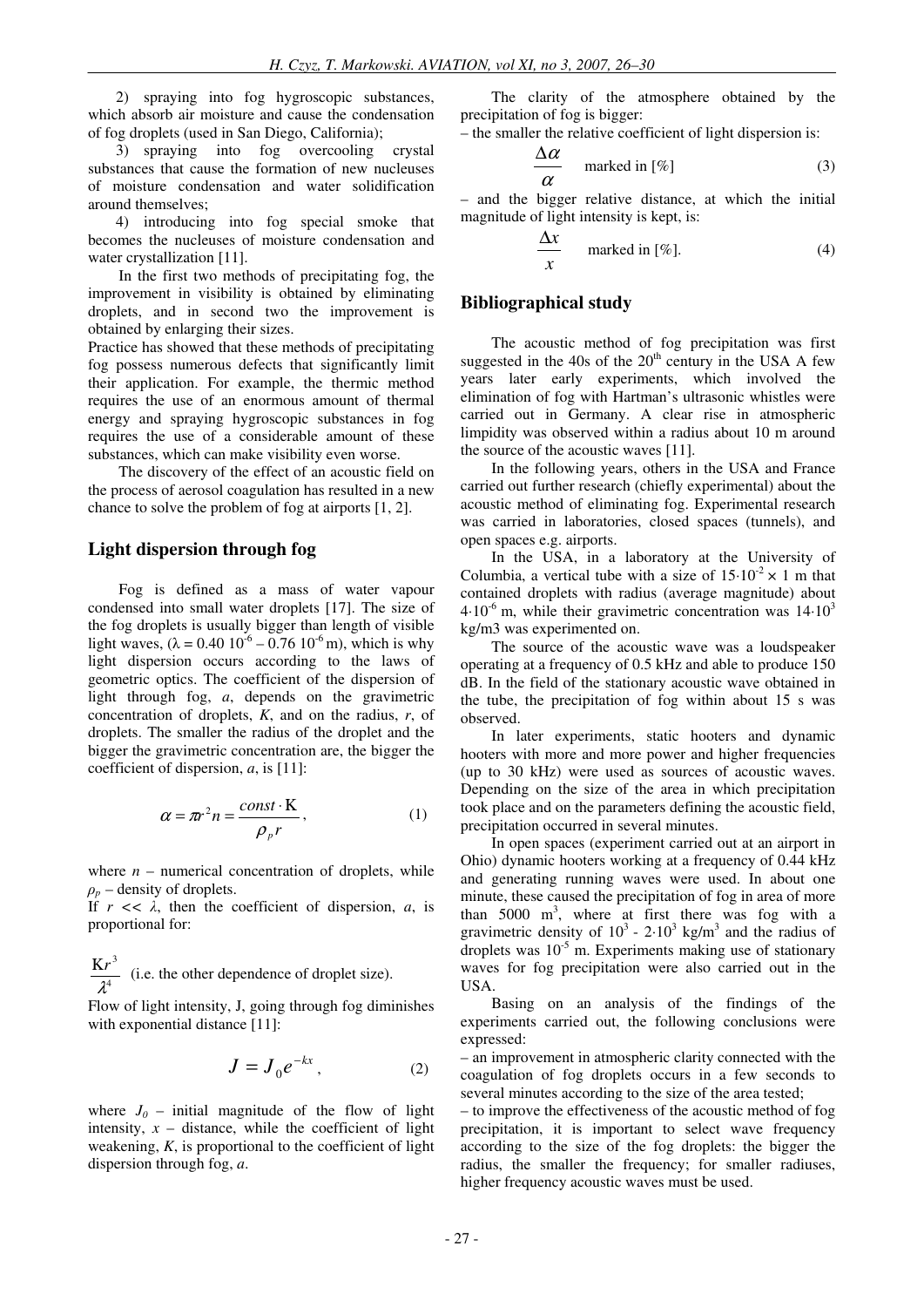– in open spaces, considering the absorption of acoustic waves, increased visibility was obtained at a distance of no more than 30 m in the direction of the propagation of the acoustic waves. To precipitate fog in large areas, it was therefore suggested that a system of acoustic wave sources instead of a single source should be used;

– the amount of energy needed to precipitate fog in open spaces with the acoustic method is large but smaller than e.g. the amount need for the thermic method.

It was observed that under the influence of acoustic waves, an acceleration in the process of fog coagulation followed.

## **Influence of acoustic field on process of fog precipitation**

Requires frequencies appropriate to particle size so that the forces of the acoustic field move the particles towards one another and facilitate coagulation [4–13, 18]. In the process of acoustic precipitation, the mean particle size (rain) increases [3, 14]. We present new results of the analysis of the action of the acoustic field on the fog. In aerosols with a liquid dispersed phase (e.g. fog), both the original and the coagulated particles are spherical [14]. We estimate particle acceleration caused by various types of drifts:

- in the current wave field,
- in the standing wave field.

The main reasons for the movement of particles (fog droplets) in an acoustic field (known as drift) are the pressure of wave radiation on a particle (R-type drift), periodical changes in the viscosity of a vibrating medium (L-type drift), and deformation of the shape of the acoustic wave (Z-type drift).

To compare the effectiveness of the action of various types of drift forces in an acoustic field on the water particles, the acceleration amplitude  $B_D$ ) has been calculated. The particle acceleration amplitude of R-type drift in a current wave field  $(B_{DR})$  is as follows:

$$
B_{DR} = 3\pi k^4 r_p^3 \rho_P^{-1} G \left(\frac{\rho_g}{\rho_p}\right) \overline{E} \,, \tag{5}
$$

where:  $k$  – wave number,  $r_p$  – radius of water droplets,  $\rho_p$  – density of water droplets,  $\rho_q$  – air density, *E* – acoustic wave energy density, *G* – density function:

$$
G\left(\frac{\rho_s}{\rho_p}\right) = \left[1 + \frac{2}{3}\left(1 - \frac{\rho_s}{\rho_p}\right)\right]\left(2 + \frac{\rho_s}{\rho_p}\right)^{-1}
$$
(6)

The particle acceleration amplitude of L-type drift in a current wave field (it denotes  $B_{DL}$ ) is as follows:

$$
B_{DL} = \frac{9}{4} \left( \kappa - 3 \right) \frac{\eta_0}{\rho_g c} \frac{\mu_g^2}{r_p \rho_p} \overline{E}
$$
 (7)

where  $\kappa$  – adiabatic coefficient,  $c$  – speed of acoustic sound in air,  $\eta_0$  – medium viscosity,  $\mu_g$  – water droplet flow-around coefficient.

The particle acceleration amplitude of Z-type drift in a current wave field (it denotes  $B_{DZ}$ ) is as follows:

$$
B_{DZ} = -\frac{9}{2} \frac{h_2 \sin \psi \mu_s^2}{\pi r_p \rho_p} \overline{E}
$$
 (8)

where  $h_2$  – relative amplitude of second harmonic,  $\psi$  – phase angle.

Quantitative analysis of the effects described is assumed by following values of numerical parameters that characterize an acoustic field, dispersed phase, and medium:

- particle density (water):  $1.000 \text{ kg/m}^3$ ;
- medium density (air):  $1.249 \text{ kg/m}^3$ ;
- acoustic sound speed in air: 340 m/s;
- $-$  density of wave energy: 1000 J/m<sup>3</sup>;
- range of particles size:  $10^{-8}$   $10^{-4}$  m;
- frequency: 10–200 kHz.

## **Results of calculations**

The results of calculations are given in figures 1–6.



**Fig 1.** Amplitude  $B_{DR}$ , of the acceleration of the particle of water suspended in air (fog) affected by type R drift forces as a function of particle radius and frequency



Fig 2. Amplitude B<sub>DL</sub>, of the acceleration of the particle of water suspended in air (fog) affected by type L drift forces as a function of particle radius and frequency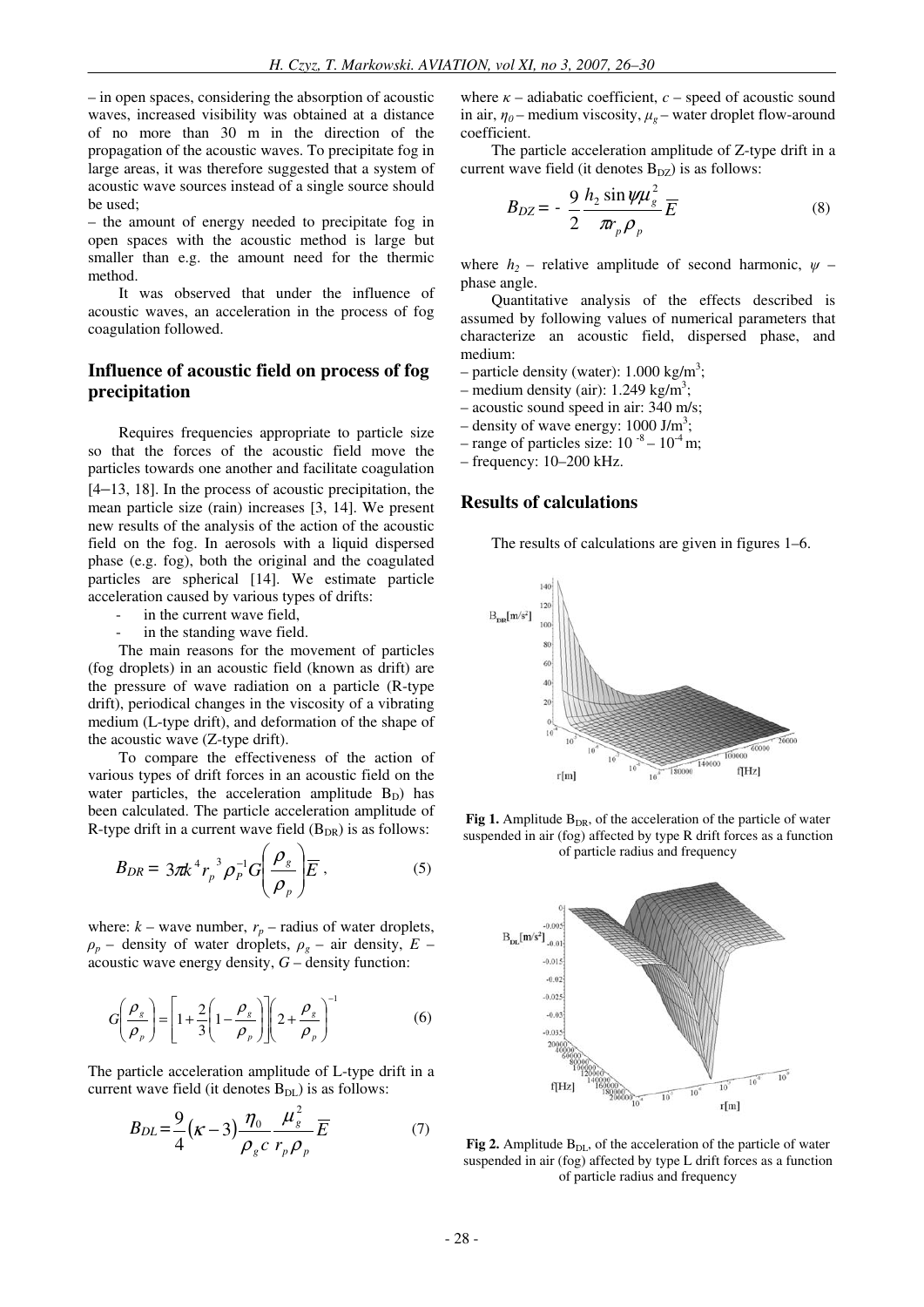

**Fig 3.** Amplitude  $B_{DZ}$ , of the acceleration of the particle of water suspended in air (fog) affected by type Z drift forces as a function of particle radius and frequency

Comparative studies of different types of drifts conducted for various types of fog prove that the aforementioned types of drift are not mutually competitive since they dominate within different, mutually complementary variability ranges of the parameters of the water particles and the acoustic field.

For the largest particles, with radiuses of the order of  $10^{-4}$  m, the radiation drift acceleration is the strongest. For the smallest particles, with radiuses of the order of  $10^{-6}$  [m], the Z-type drift acceleration dominates. The values of the L-type drift acceleration are minimal.

We take also into account the A-type drift acceleration related to the asymmetry of motion of fog droplets in a standing wave field.

The particle acceleration amplitude of R-type drift in a standing wave field (it denotes  $A_{DR}$ ) is as follows:

$$
A_{DR} = 2k\rho_p^{-1} \mu_g^2 \overline{E}_g
$$
 (9)

The particle acceleration amplitude of L-type drift in a standing wave field (it denotes  $A_{DL}$ ) is as follows:

$$
A_{DL} = \frac{9}{4} (\kappa - 3) \eta r^{-2} (\rho_p \rho_g c)^{-1} \mu_g^2 \overline{E}_1
$$
 (10)

The particle acceleration amplitude of A-type drift in a current wave field (it denotes  $A_{DA}$ ) is as follows:

$$
A_{DA} = -\frac{1}{2} \rho_g^{-1} k \mu_p^2 \overline{E}_g
$$
 (11)

where  $\rho_p$  – water droplet entrainment coefficient. Figures 4–6 show the influence of an acoustic standing wave on small particles of water in air (fog) as a function of the droplet radius and frequency.

In an acoustic standing wave, for the largest particles with radiuses of the order of  $10^{-4}$  m, the radiation drift acceleration is the strongest, and for the smallest particles with radiuses of the order of  $10^{-8}$  m, A-type drift acceleration dominates. In the intermediate interval, L-type drift acceleration dominates.



**Fig 4.** Amplitude  $A_{DR}$ , of the acceleration of the particle of water suspended in air (fog) affected by type R drift forces as a function of particle radius and frequency



Fig 5. Amplitude A<sub>DL</sub> of the acceleration of the particle of water suspended in air (fog) affected by type L drift forces as a function of particle radius and frequency



Fig 6. Amplitude A<sub>DL</sub> of the acceleration of the particle of water suspended in air (fog) affected by type L drift forces as a function of particle radius and frequency